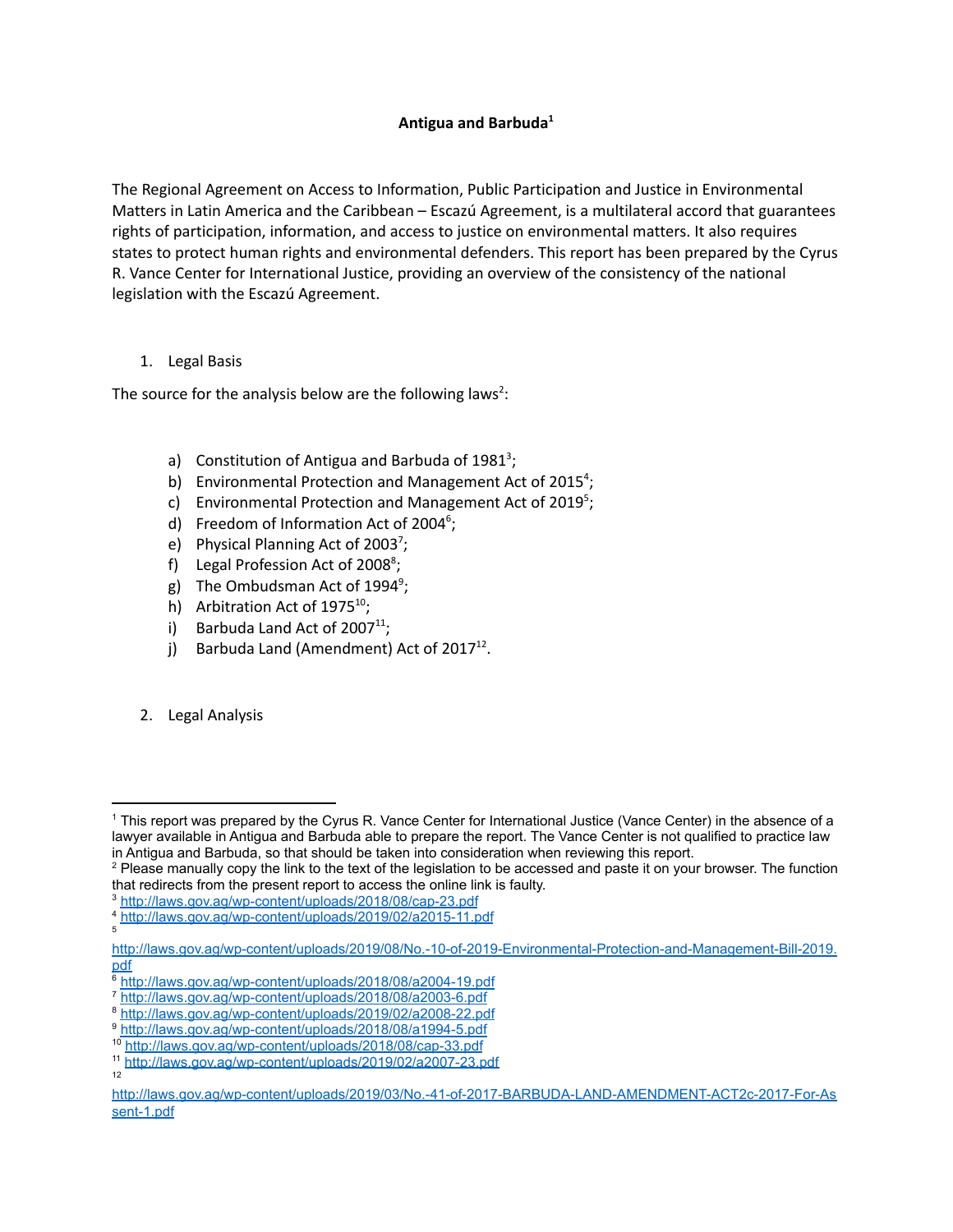The goal of this report is to evaluate how the general legal framework in Antigua and Barbuda corresponds to the Escazú agreement and provide a broad analysis of the current tools that are available to support the agreement.

### i. Implementation of the Escazú Agreement in Antigua and Barbuda

The Escazú Agreement was signed on September 27, 2018 and ratified by Antigua and Barbuda on April 3, 2020. On December 9 and 10, 2020, the country hosted the second meeting of the signatory countries. Antigua was repeatedly recognized for its efforts to implement and advance the treaty, which is reflected in the Report of the Second Meeting of the Countries Signatory to the Escazú Agreement<sup>13</sup>.

According to the 2021 State of the Environment of Antigua and Barbuda and Redonda<sup>14</sup> report, prepared by the Department of Environment's Monitoring, Evaluation and Data Management Unit (DMU), the country has taken the following implementation measures: approve the Environmental Protection and Management Act (EPMA) of 2019 that substituted the 2015 law, and prepare the Antigua and Barbuda Climate Change Country Programme 2020<sup>15</sup>.

The EPMA of 2019, as its 2015 predecessor, states that implementation of the act shall be based on the principles of (i) public participation in and transparency of the decision making process regarding environmental protection; (ii) public awareness regarding the state of the environment; and (iii) access to justice in environmental matters. Part XIV of the law determines what is considered an offense to the act and defines penalties for such violations. Schedule II, Part C of the act lists carbon dioxide, methane and other greenhouse gases as pollutants. This means that greenhouse gas emissions shall be controlled by the Department of Environment and, according to Part V of the act, should be subject to a pollution control permit.

The EPMA of 2019 also reaffirms the duty of the Department of Environment to create an environmental information system, to establish and maintain information in a centralized manner –referred to as the National Environmental Data and Information System (NEIS)<sup>16</sup> -, and a Geographic Information Systems Unit that functions as a natural resources inventory –referred to as the National Resources Inventory  $(NRI)^{17}$ . Other important provisions of the act will be analyzed in section (iv) below.

Additional actions of the government, although not closely connected to the implementation of the Escazú Agreement, indicate that the country is committed to fulfill its international obligations related to increasing access to environmental information and improving access to environmental justice. The 2021 Voluntary National Review of Antigua and Barbuda <sup>18</sup>reinforces the country's intentions to accomplish its international commitments and advance the global environmental agenda. This document analyzes the country's implementation of the Sustainable Development Goals (SDGs), lists programs that support the SDGs, provides strategies and actions to achieve the goals, and classifies the SDGs targets as achieved, in fair progress, limited or no progress, moving away from the target, no data available or insufficient data.

<sup>17</sup> <https://nri.environment.gov.ag/>

<sup>18</sup> Available at

<sup>&</sup>lt;sup>13</sup> Available at [https://acuerdodeescazu.cepal.org/s2/sites/acuerdodeescazu2020/files/21-00078\\_esz.2\\_report.pdf](https://acuerdodeescazu.cepal.org/s2/sites/acuerdodeescazu2020/files/21-00078_esz.2_report.pdf)

<sup>&</sup>lt;sup>15</sup> Available at <sup>14</sup> Available at <https://environment.gov.ag/assets/uploads/attachments/5c8dc-final-soe-report-2021-compressed.pdf>

<sup>16</sup> <https://neis.environment.gov.ag/> <https://www.greenclimate.fund/sites/default/files/document/country-programme-antigua-and-barbuda.pdf>

[https://sustainabledevelopment.un.org/content/documents/279502021\\_VNR\\_Report\\_Antigua\\_and\\_Barbuda.pdf](https://sustainabledevelopment.un.org/content/documents/279502021_VNR_Report_Antigua_and_Barbuda.pdf)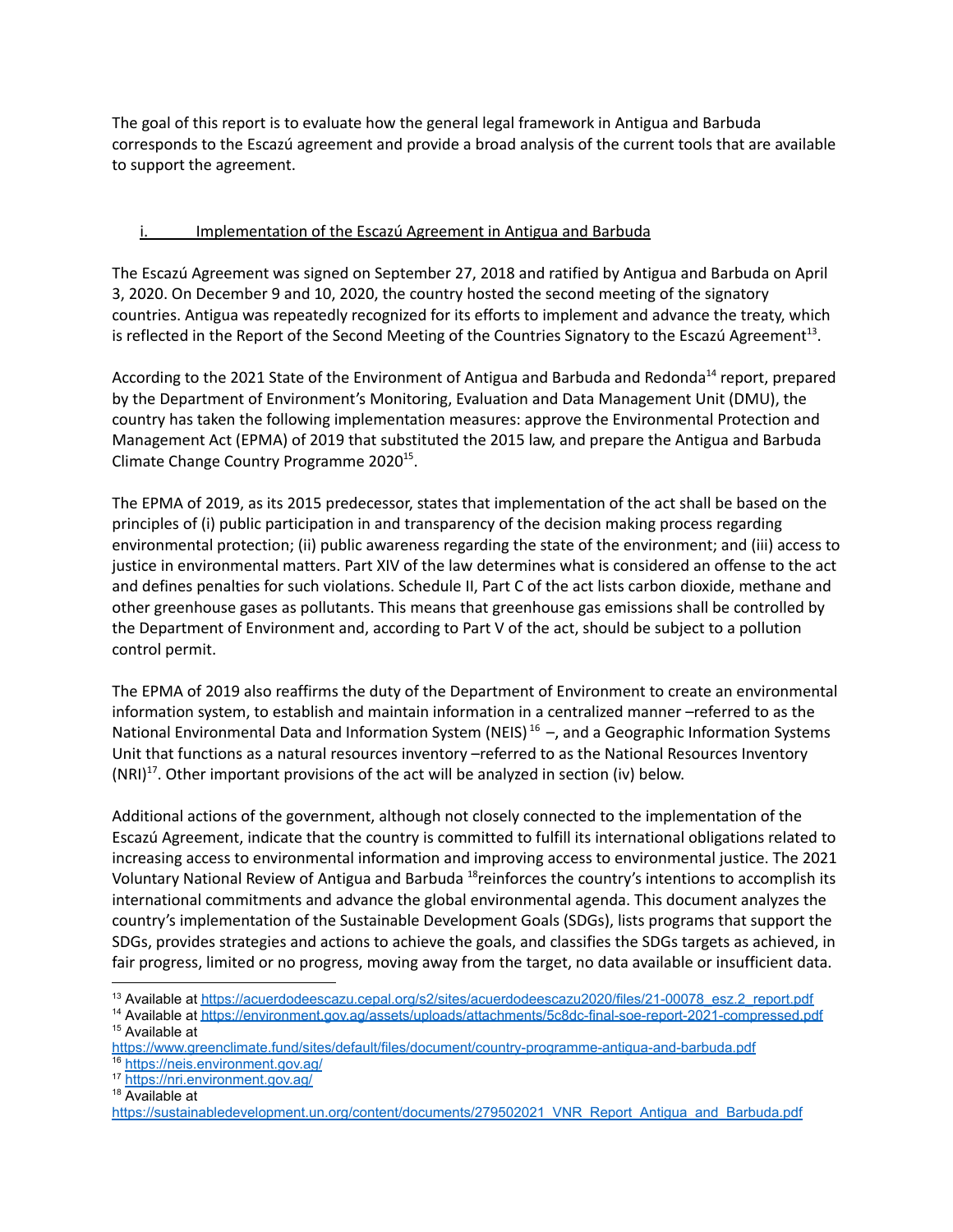In 2021, Antigua and Barbuda published the Updated Nationally Determined Contribution for the period 2020-2030<sup>19</sup>. This update to the 2015 Intentionally Nationally Determined Contribution (INDC)<sup>20</sup> is an ambitious addition to the previous pledge. Antigua commits to reducing its greenhouse gas emissions, setting more ambitious targets, maintaining targets not met, and defining implementable targets and plans to achieve the desired results.

#### ii. The right to a healthy environment

Although the right to a healthy environment is not recognized by the constitution of Antigua and Barbuda, the protection of the health of human beings, animals and plants may be grounds for the restriction of the constitutional right to the enjoyment of property  $^{21}$ 

Lower hierarchy legislation provides for the protection of the environment, like the Physical Planning Act of 2003<sup>22</sup> and the Environmental Protection and Management Act of 2019 (EPMA)<sup>23</sup>, among others.

<sup>19</sup> Available at

[https://www4.unfccc.int/sites/ndcstaging/PublishedDocuments/Antigua%20and%20Barbuda%20First/ATG%20-%20U](https://www4.unfccc.int/sites/ndcstaging/PublishedDocuments/Antigua%20and%20Barbuda%20First/ATG%20-%20UNFCCC%20NDC%20-%202021-09-02%20-%20Final.pdf) [NFCCC%20NDC%20-%202021-09-02%20-%20Final.pdf](https://www4.unfccc.int/sites/ndcstaging/PublishedDocuments/Antigua%20and%20Barbuda%20First/ATG%20-%20UNFCCC%20NDC%20-%202021-09-02%20-%20Final.pdf)

<sup>&</sup>lt;sup>20</sup> Available at

[https://www4.unfccc.int/sites/ndcstaging/PublishedDocuments/Antigua%20and%20Barbuda%20First/Antigua%20and](https://www4.unfccc.int/sites/ndcstaging/PublishedDocuments/Antigua%20and%20Barbuda%20First/Antigua%20and%20Barbuda%20First.pdf) [%20Barbuda%20First.pdf](https://www4.unfccc.int/sites/ndcstaging/PublishedDocuments/Antigua%20and%20Barbuda%20First/Antigua%20and%20Barbuda%20First.pdf)

 $21$  According to section 9 (1) and 9 (4)(a)(v):

<sup>&</sup>quot;9 1. No property of any description shall be compulsorily taken possession of, and no interest in or right to or over property of any description shall be compulsorily acquired, except for public use and except in accordance with the provisions of a law applicable to that taking of possession or acquisition and for the payment of fair compensation within a reasonable time.

<sup>9.(4)</sup> Nothing contained in or done under the authority of any law shall be held to be inconsistent with or in contravention of subsection (1) of this section-

<sup>(</sup>a) to the extent that the law in question makes provision for the taking of possession or acquisition of any property, interest or right  $(...)$ 

<sup>(</sup>v) in circumstances where it is reasonably necessary so to do because the property is in a dangerous state

or likely to be injurious to the health of human beings, animals or plants."

<sup>&</sup>lt;sup>22</sup> Section 3. The objects and purposes of this Act are to -

<sup>(</sup>a) facilitate a continuous improvement in the quality of life of every person in Antigua and Barbuda;

<sup>(</sup>b) provide for the orderly, efficient and equitable allocation and development of the resources of Antigua and Barbuda, taking account of all relevant social economic and environmental factors, so as to ensure that sustainable use is made of land in the interests of all the people of Antigua and Barbuda;

<sup>(</sup>c) maintain and improve the quality of the physical environment within which human settlements are situated in Antigua and Barbuda;

<sup>(</sup>d) provide for the orderly sub-division of land and the provision of services in relation thereto;

<sup>(</sup>e) secure the health, safety, welfare and convenience of persons 'in or about buildings and of others who may be affected by buildings or matters connected with buildings;

<sup>(</sup>f) protect and conserve the cultural heritage of Antigua and Barbuda as it finds expression in the natural and the built environment;

<sup>(</sup>g) to foster awareness that all persons and organisations owning, occupying and developing land have a duty to use that land with due regard for the wider interests, both present and future, of society.

<sup>&</sup>lt;sup>23</sup> Section 3. Objects of the Act

<sup>(1)</sup> The objects of this Act are to ―

<sup>(</sup>a) establish an integrated system for the sound and sustainable management of the environment for the benefit of present and future generations;

<sup>(</sup>b) provide preventive and remedial measures for the control and mitigation of all forms of environmental degradation or pollution including the management of hazardous substances and wastes for the purposes of protecting human health and maintaining the quality of the environment;

<sup>(</sup>c) facilitate the implementation of obligations assumed by Antigua and Barbuda under various multilateral environmental agreement;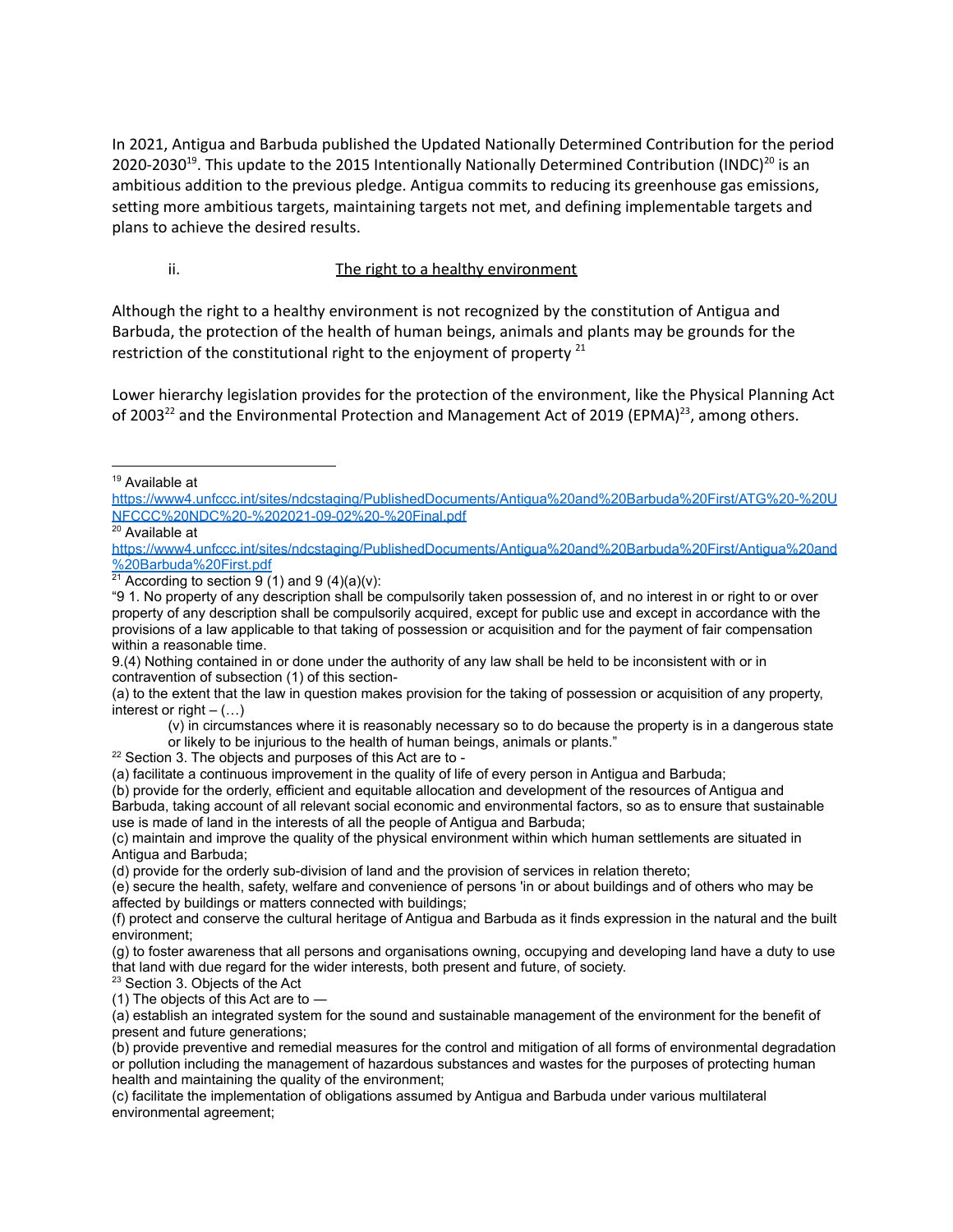### iii. Environmental institutions

The first environmental body of Antigua was the Historical, Conservation and Environmental Commission (HCEC), created in 1989, and the predecessor of the Environment Division (ED), which was created in 1998.

The Environment Division was created to be the agency responsible for international representation on key environmental issues and for implementing and reporting on how the country met its treaty obligations to the Rio Conventions.

The now repealed Environment Protection and Management Act (EPMA) of 2015 provided that the former Environment Division would become the Department of Environment (DoE) as part of the Ministry of Health, Wellness and the Environment, with legislative authority and the mandate to apply and enforce the EPMA, manage environmental policy, undertake the conservation, protection and management of the fauna and flora of Antigua.

The Department of Environment (DOE) is the primary environmental institution of Antigua and Barbuda, overseeing all environmental matters in the country. The DOE has several programs for environmental protection and has developed partnerships with multiple organizations for funding, production of reports and development of projects.

#### iv. Access to environmental information

The Freedom of Information Act of 2004 is the primary source of rules for access to information held by public authorities. Section 6 (1) of the act introduces the right to access to information:

Within the broad objectives of section 12 of the Constitution, every person has the right, and is free, to receive and to disseminate information and ideas without interference. The paramount purpose of this Act is to give maximum effect to that right in respect of information

 $(\ldots)$ 

(i) prevention of pollution and of other damage and adverse impact on clean areas of the environment;

(k) access to justice in environmental matters.

<sup>(</sup>d) make provision for the sustainable financing of the management of the environment and conservation of natural resources;

<sup>(</sup>e) promote and encourage among all persons a better understanding and appreciation of the environment; and (f) enhance the legal, regulatory and institutional framework for environmental management.

<sup>(3)</sup> The implementation of this Act shall be based on the following principles:

<sup>(</sup>a) sustainable development;

<sup>(</sup>b) prevention and reduction of risk to human health;

<sup>(</sup>c) priority of pollution prevention over subsequent elimination of pollution damage;

<sup>(</sup>d) public participation in and transparency of the decision making process regarding environmental protection;

<sup>(</sup>e) public awareness regarding the state of the environment;

<sup>(</sup>f) polluter pays for damage caused to the environment;

<sup>(</sup>g) conservation, development and protection of ecosystems and the biological diversity inherent therein;

<sup>(</sup>h) restoration and improvement of environmental quality in polluted and disturbed areas;

<sup>(</sup>j) integration of environmental protection policy into the sectoral and regional economic and social development policies;

<sup>(</sup>l) that decisions pertaining to the environment are made in an integrated manner in which the Department of Environment, in collaboration with appropriate authorities, non-governmental organizations and other persons, determine priorities and facilitates coordination among governmental entities to effectively harmonize activities and where necessary, take action to protect, enhance and conserve the environment;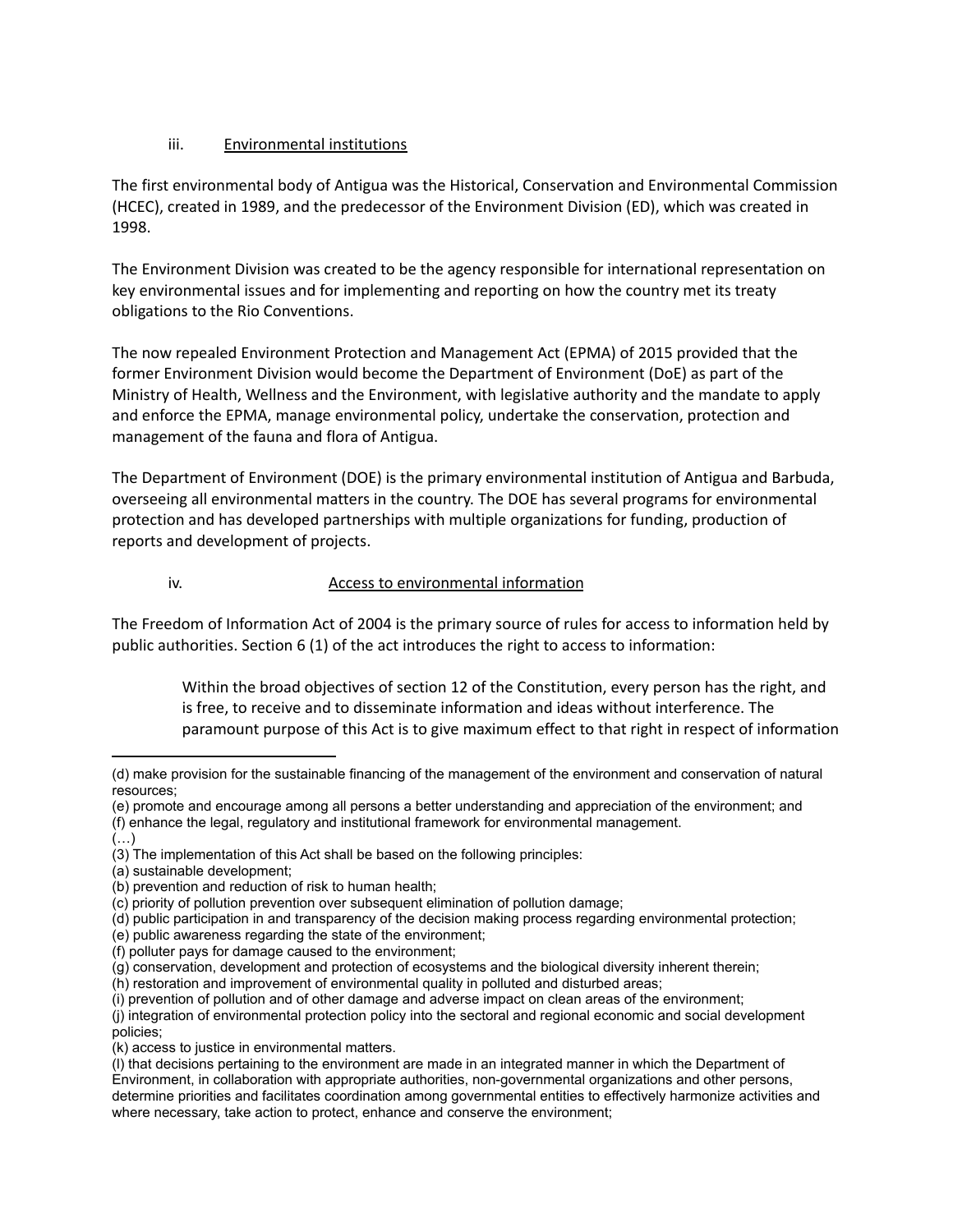held by public authorities (subject only to such exceptions as are reasonably justifiable in a democratic society or specifically prescribed by law) and to enhance good governance through knowledge, transparency and accountability.

In section 9, the act determines that every public authority shall designate an officer to be the information officer, responsible for assisting people seeking to obtain information. Sections 17, 18, and 19 discuss the procedure to obtain information from a public authority, including technical assistance to people unable to formulate a written request. The public authority may charge a fee, which must be reasonable and that cannot exceed the cost of searching for, preparing and communicating the requested information.

The EPMA of 2019 has also defined mechanisms for public access to information that complements the provisions of the Freedom of Information Act of 2004. The act determined that the Department of Environment shall create an Environmental Information Management and Advisory System (EIMAS) to centralize all environmental information of Antigua. The National Environmental Data & Information System (NEIS), mentioned in section (i) above, is the unfolding of the system conceptualized by EPMA of 2015 and EPMA of 2019. In theory, the NEIS should collect all environmental data, provide analysis of the data and make all information accessible online to the public. On the other hand, accessing the NEIS is only possible by login, and how to sign up for the system is not clear. Alternatively, the Department of Environment website hosts EIA submissions<sup>24</sup>, although it is unclear if the tool is complete and up to date.

The EPMA of 2019 has also determined that a Natural Registry Inventory shall be created, hence the previously mentioned Natural Resources Inventory (NRI) was launched in the end of 2021. This user-friendly online platform was developed to manage and publish geospatial data, allowing users to share data and create interactive maps. Although anyone can register in the platform, the account needs to be approved by the administrators, which could restrict access to information.

A valuable resource to understand both the NEIS and NRI systems is the short documentary available online<sup>25</sup>, which explains how the systems were created, the objectives, type of information held and how it should improve access to environmental information and environmental management.

The EPMA determines that a proposed policy, plan, or program or the review of existing policy, plan, or program which may have a significant negative impact on the environment will be subject to the environmental impact assessment process, provided in part VI of the act. Part VII of the act establishes rules for the environmental management and monitoring of commercial and industrial facilities that can significantly impact human health and the environment. Section 48(4) dictates the minimum information that the Environmental Management Plan should contain, which is aligned with the provisions of the Escazú Agreement. Self-monitoring and audit are also part of the environmental management and monitoring process.

Although the EPMA of 2019 defined rules for public participation in decision-making processes, section 120 determines that public comment and participation are only mandatory when a provision of the act specifically requires public comments and participation. It should be highlighted that the EPMA 2019 did not include either the environmental impact assessment process or the environmental management

<sup>&</sup>lt;sup>24</sup> <https://www.environment.gov.ag/eia-submissions>

<sup>25</sup> Available at <https://www.youtube.com/watch?v=R21Hxrquj3U>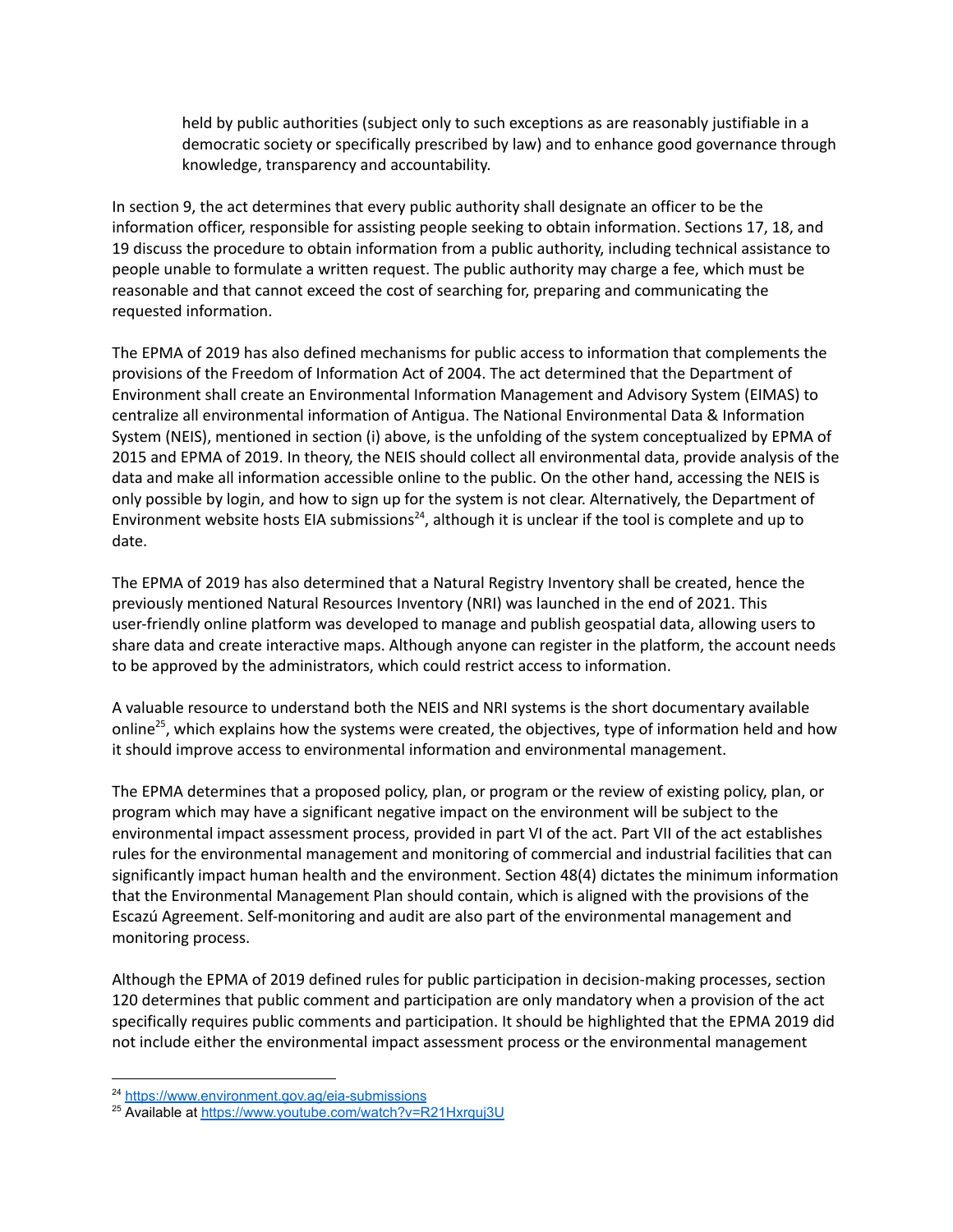plan analysis as actions that require public comments or participation. Even if they did require, a public hearing would still be optional, at the discretion of the Director. Antigua and Barbuda is also not part of the Indigenous and Tribal Peoples Convention of 1989 (ILO 169).

# v. Access to justice in environmental matters

Antigua and Barbuda provides for the constitutional guarantees of due process.

The Ministry of Justice and Legal Affairs has a Legal Aid and Advice Center – LAAC<sup>26</sup> that provides legal assistance to vulnerable people. However, according to the LAAC website, the matters for which assistance is available do not seem to include environmental issues. Another possibility to access legal assistance is through programs of the Bar Association. According to section 5(g) of the Legal Profession Act of 2008, one of the purposes of the Bar Association is to "provide independently or with the government a legal aid programme to qualifying members of the public."

Alternatively, one of the functions of the Ombudsman "is to investigate any complaint relating to any decision or recommendation made or any act done or omitted by any officer of the Government or Statutory body in any case in which a member of the public claims to be aggrieved, or appears to the Ombudsman to have sustained injustice as a result of the exercise of the administrative function of that officer or body."<sup>27</sup> Therefore, bringing environmental disputes to the Ombudsman may be a viable route to access environmental justice, since when environmental damages occur, government omission may be involved.

Arbitration is a mechanism for alternative dispute resolution, and it is ruled by the Arbitration Act of 1975.

# vi. Protection of human rights and environmental defenders

We could not find positive evidence that Antigua and Barbuda has taken steps to protect human rights and environmental defenders.

The Barbuda Land Act of 2007 <sup>28</sup>determined that land ownership is prohibited in the island, the citizens of Barbuda own the communal land, and the Council shall obtain consent from a majority of the people of Barbuda before the Council grants a lease of land for major developments in the island. This rule was changed by the Barbuda Land (Amendment) Act of 2017<sup>29</sup>, which repealed the entire Part II of the act that defined rules for ownership of land in Barbuda, cancelling the communal ownership of land in the island, removing the requirement of mandatory consent of the people of Barbuda before granting a lease to a major development, among other changes. This modification has sparked conflict after the government granted a 99 year lease on a piece of land that is set to accommodate a luxury resort, golf court, yacht marina, and private homes<sup>30</sup>. This project has been discussed internally, with multiple judicial disputes due to human rights violations, the negative impacts of the development on the

<sup>&</sup>lt;sup>26</sup> [https://legalaffairs.gov.ag/detail\\_page.php?page=legal\\_aid.php](https://legalaffairs.gov.ag/detail_page.php?page=legal_aid.php)

<sup>&</sup>lt;sup>27</sup> Section 5(1) of the Ombudsman Act of 1994.

<sup>29</sup> <sup>28</sup> <http://laws.gov.ag/wp-content/uploads/2019/02/a2007-23.pdf>

[http://laws.gov.ag/wp-content/uploads/2019/03/No.-41-of-2017-BARBUDA-LAND-AMENDMENT-ACT2c-2017-For-As](http://laws.gov.ag/wp-content/uploads/2019/03/No.-41-of-2017-BARBUDA-LAND-AMENDMENT-ACT2c-2017-For-Assent-1.pdf) [sent-1.pdf](http://laws.gov.ag/wp-content/uploads/2019/03/No.-41-of-2017-BARBUDA-LAND-AMENDMENT-ACT2c-2017-For-Assent-1.pdf)

<sup>30</sup> Available at <https://www.theguardian.com/world/2020/dec/14/barbuda-luxury-resort-project-dispute>